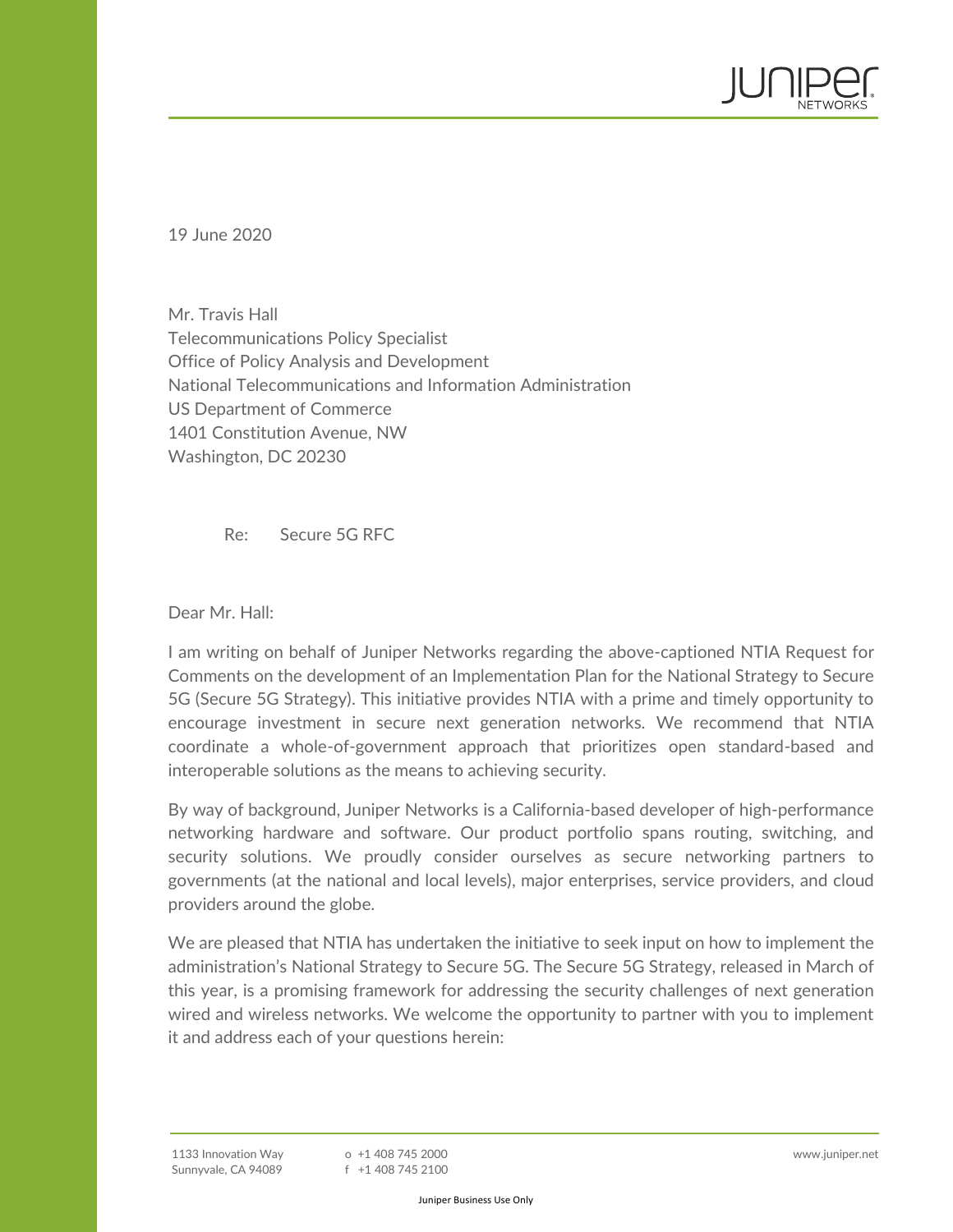

## **LINE OF EFFORT ONE: FACILITATE DOMESTIC 5G ROLLOUT.**

We believe the government has two important roles for facilitating rollout of domestic 5G: that of convener and that of demand driver/customer. At the center of both roles is the promotion of open standard-based architectures.

One of the biggest obstacles to the development and deployment of widespread, secure 5G is widespread reliance on proprietary, legacy hardware and interfaces. It is well established that proprietary standards limit competition and innovation in the supplier market and increase costs; these are textbook characteristics of proprietary lock-in. End users that build networks with proprietary solutions can be locked into those suppliers (and the technologies they choose to provide) for the long-term, making it difficult for them to incorporate more innovative and secure technologies from alternative providers. The existence of open standard/open RAN initiatives allows new entrants to enter these markets and use cases and avoid existing technology barriers. Open standard-based 5G solutions are interoperable and permit operators to build networks from best-of-class products and services.

As a company that was established to support the most demanding needs of internet service providers, telecommunications providers, and the US government, Juniper always has been a proponent of open standard-based architectures. We are a member of several open standard bodies, including the O-RAN Alliance and the Open RAN Policy Coalition (ORPC). The O-RAN Alliance is a coalition of companies dedicated to the development of vendor-neutral hardware and software-defined technology based on open interfaces and community-based standards. The ORPC is a coalition of multi-national operators and suppliers advocating for government policies in favor of open RAN.

The government, as a convener on policy and standards development, can motivate 5G stakeholders to deploy open standard-based and interoperable solutions. NTIA, NIST, NSF, and Congress can have a primary role in this regard. In fact, all of these entities already have projects along these lines, including a current NIST project on 5G cybersecurity.

The federal government, as a customer, can drive demand of open standard-based protocols; on the supply side, this would encourage increased private sector investment. Many federal agencies still seek equipment that deploys legacy, proprietary protocols. When a class of customer with an annual IT procurement budget in the billions of dollars (e.g., the federal government) issues solicitations for legacy protocols, it sends a signal to suppliers that the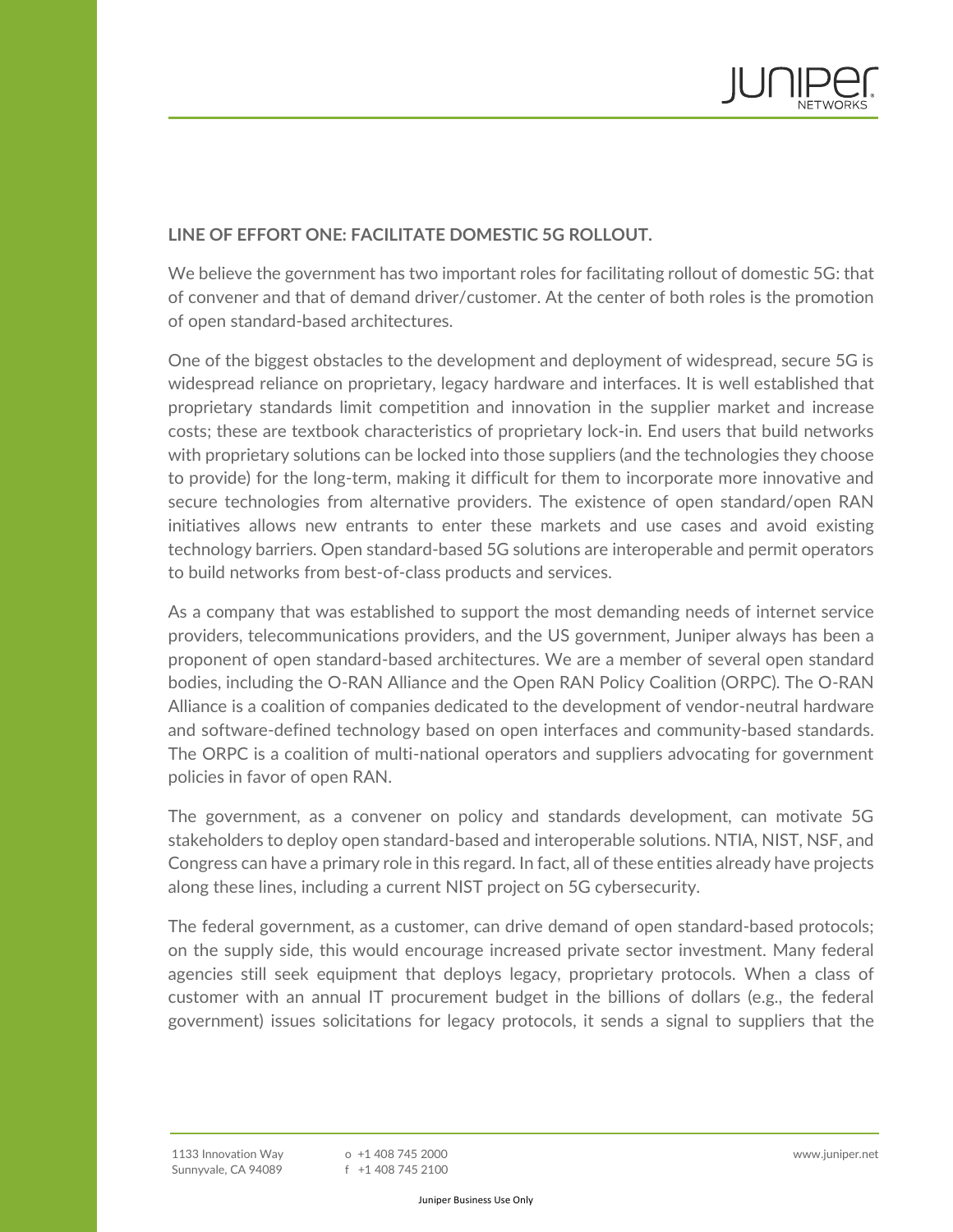

customer is not interested in deploying advanced solutions and thus discourages their development.

The government can overcome macro network barriers during the procurement process by the specification of open standards and open interfaces. This will increase competition, encourage innovation, and open the 5G market to new market entrants. Moreover, agencies that take advantage of competition and conduct market research that is open, transparent and brand neutral will better position themselves to build the most innovative and secure networks.

## **LINE OF EFFORT TWO: ASSESS RISKS TO AND IDENTIFY CORE SECURITY PRINCIPLES OF 5G INFRASTRUCTURE.**

Juniper recommends that NTIA, as it is doing now, work collaboratively with stakeholders to assess risk and identify security principles that are core to 5G infrastructure. NTIA has a wellregarded track record of convening parties on all sides of issues to analyze complex issues and arrive at consensus decisions. The assessment of risk and identification of principles are no different.

We also must highlight that the federal government has several, disparate initiatives addressing the same issues. Recent laws focused on improving cybersecurity have (1) created the Federal Acquisition Security Council to coordinate federal policy, (2) required risk assessments of suppliers with foreign government affiliations, (3) developed a program for carriers to remove and replace untrusted suppliers, and (4) banned federal contractors from incorporating solutions from certain companies. At the same time, several agencies are proceeding with regulatory measures to (1) limit the export of technology, (2) impose strict cybersecurity requirements on contractors and subcontractors, and (3) subject private sector acquisition of IT products and services to government review. While we support the overarching goal of these initiatives (more secure networks), they do not appear as part of a coordinated strategy; instead, they seem responsive to highly-specific circumstances that then impose highly-specific and uncoordinated mitigations. A more coordinated strategy with industry, such as that envisioned by the Federal Acquisition Supply Chain Security Act of 2018, would advance the government's and industry's abilities to secure the Nation's networks.

## **LINE OF EFFORT THREE: ADDRESS RISKS TO U.S. ECONOMIC AND NATIONAL SECURITY DURING DEVELOPMENT AND DEPLOYMENT OF 5G INFRASTRUCTURE WORLDWIDE.**

One of the most important ways for the federal government to address worldwide risks to security is to maintain support for international bodies, including standards development